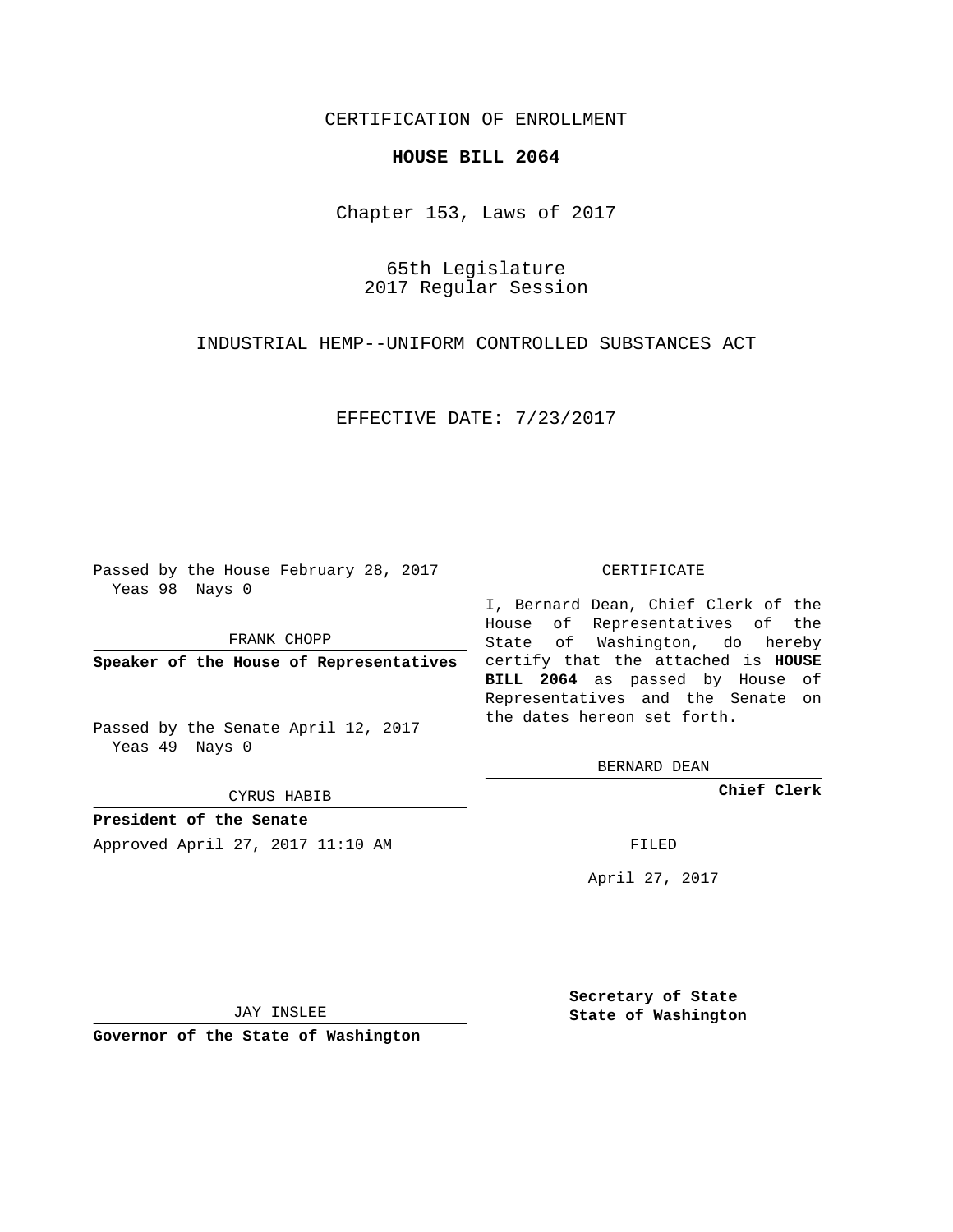## **HOUSE BILL 2064**

Passed Legislature - 2017 Regular Session

**State of Washington 65th Legislature 2017 Regular Session**

**By** Representatives Shea, Blake, Taylor, Condotta, Buys, Kloba, and Ormsby

Read first time 02/09/17. Referred to Committee on Commerce & Gaming.

1 AN ACT Relating to removing industrial hemp from the scope of the 2 uniform controlled substances act; and reenacting and amending RCW 69.50.101.3

4 BE IT ENACTED BY THE LEGISLATURE OF THE STATE OF WASHINGTON:

5 **Sec. 1.** RCW 69.50.101 and 2015 2nd sp.s. c 4 s 901 are each reenacted and amended to read as follows:6

7 The definitions in this section apply throughout this chapter 8 unless the context clearly requires otherwise.

9 (a) "Administer" means to apply a controlled substance, whether 10 by injection, inhalation, ingestion, or any other means, directly to 11 the body of a patient or research subject by:

12 (1) a practitioner authorized to prescribe (or, by the 13 practitioner's authorized agent); or

14 (2) the patient or research subject at the direction and in the 15 presence of the practitioner.

 (b) "Agent" means an authorized person who acts on behalf of or at the direction of a manufacturer, distributor, or dispenser. It does not include a common or contract carrier, public warehouseperson, or employee of the carrier or warehouseperson.

20 (c) "CBD concentration" has the meaning provided in RCW 21 69.51A.010.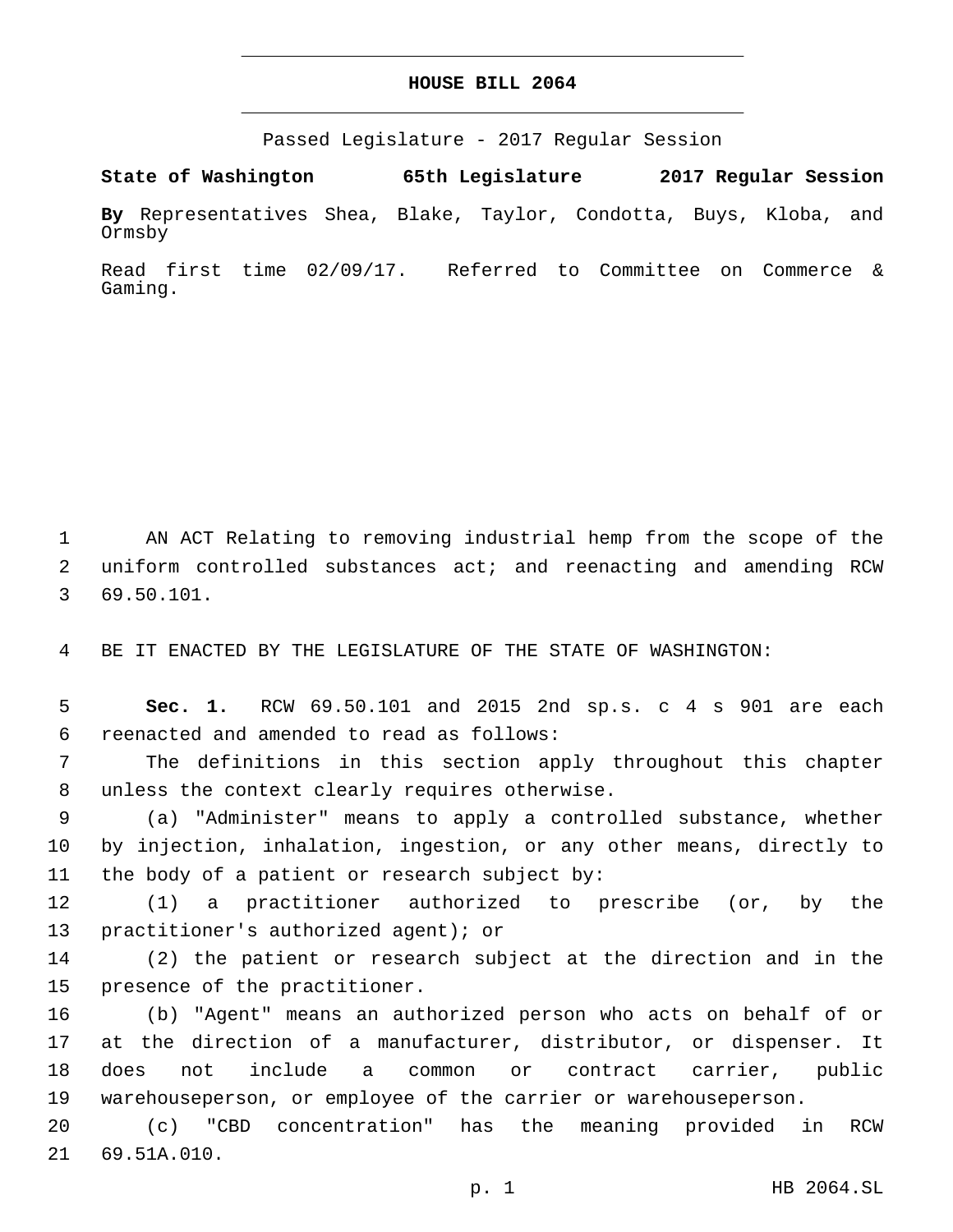(d) "Commission" means the pharmacy quality assurance commission.

 (e) "Controlled substance" means a drug, substance, or immediate precursor included in Schedules I through V as set forth in federal or state laws, or federal or commission rules, but does not include 5 industrial hemp as defined in RCW 15.120.010.

 (f)(1) "Controlled substance analog" means a substance the chemical structure of which is substantially similar to the chemical structure of a controlled substance in Schedule I or II and:

 (i) that has a stimulant, depressant, or hallucinogenic effect on the central nervous system substantially similar to the stimulant, depressant, or hallucinogenic effect on the central nervous system of a controlled substance included in Schedule I or II; or

 (ii) with respect to a particular individual, that the individual represents or intends to have a stimulant, depressant, or hallucinogenic effect on the central nervous system substantially similar to the stimulant, depressant, or hallucinogenic effect on the central nervous system of a controlled substance included in Schedule 18 I or II.

19 (2) The term does not include:

20 (i) a controlled substance;

 (ii) a substance for which there is an approved new drug 22 application;

 (iii) a substance with respect to which an exemption is in effect for investigational use by a particular person under Section 505 of the federal Food, Drug and Cosmetic Act, 21 U.S.C. Sec. 355, to the extent conduct with respect to the substance is pursuant to the 27 exemption; or

 (iv) any substance to the extent not intended for human consumption before an exemption takes effect with respect to the 30 substance.

31 (g) "Deliver" or "delivery( $(\tau)$ )" means the actual or constructive transfer from one person to another of a substance, whether or not 33 there is an agency relationship.

(h) "Department" means the department of health.

 (i) "Designated provider" has the meaning provided in RCW 69.51A.010.36

 (j) "Dispense" means the interpretation of a prescription or order for a controlled substance and, pursuant to that prescription or order, the proper selection, measuring, compounding, labeling, or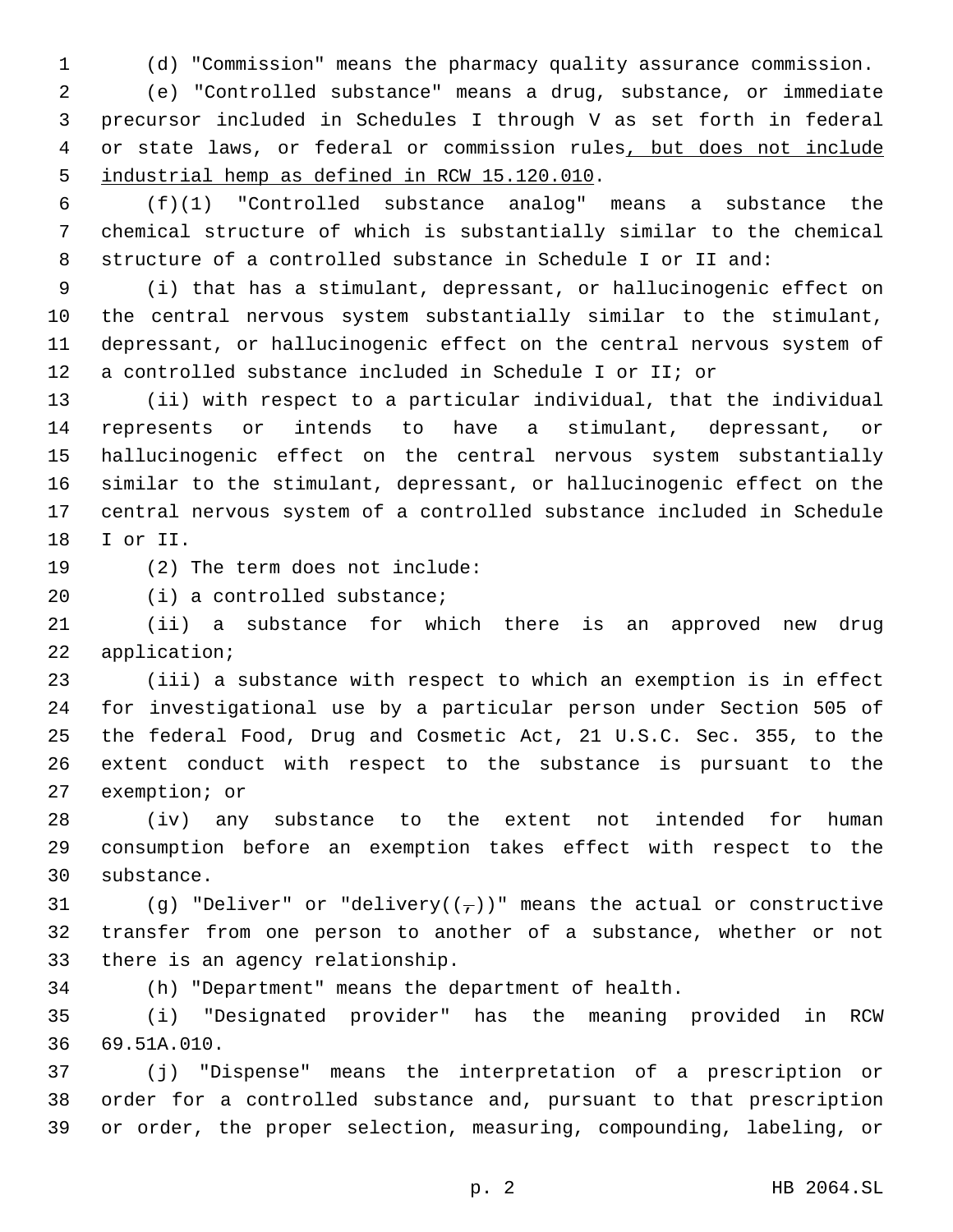packaging necessary to prepare that prescription or order for 2 delivery.

(k) "Dispenser" means a practitioner who dispenses.

 (l) "Distribute" means to deliver other than by administering or 5 dispensing a controlled substance.

(m) "Distributor" means a person who distributes.

 (n) "Drug" means (1) a controlled substance recognized as a drug in the official United States pharmacopoeia/national formulary or the official homeopathic pharmacopoeia of the United States, or any supplement to them; (2) controlled substances intended for use in the diagnosis, cure, mitigation, treatment, or prevention of disease in individuals or animals; (3) controlled substances (other than food) intended to affect the structure or any function of the body of individuals or animals; and (4) controlled substances intended for use as a component of any article specified in (1), (2), or (3) of this subsection. The term does not include devices or their 17 components, parts, or accessories.

 (o) "Drug enforcement administration" means the drug enforcement administration in the United States Department of Justice, or its 20 successor agency.

 (p) "Electronic communication of prescription information" means the transmission of a prescription or refill authorization for a drug of a practitioner using computer systems. The term does not include a prescription or refill authorization verbally transmitted by telephone nor a facsimile manually signed by the practitioner.

(q) "Immediate precursor" means a substance:26

 (1) that the commission has found to be and by rule designates as being the principal compound commonly used, or produced primarily for use, in the manufacture of a controlled substance;

 (2) that is an immediate chemical intermediary used or likely to be used in the manufacture of a controlled substance; and

 (3) the control of which is necessary to prevent, curtail, or limit the manufacture of the controlled substance.

 (r) "Isomer" means an optical isomer, but in subsection (dd)(5) of this section, RCW 69.50.204(a) (12) and (34), and 69.50.206(b)(4), the term includes any geometrical isomer; in RCW 69.50.204(a) (8) and (42), and 69.50.210(c) the term includes any positional isomer; and in RCW 69.50.204(a)(35), 69.50.204(c), and 69.50.208(a) the term includes any positional or geometric isomer.39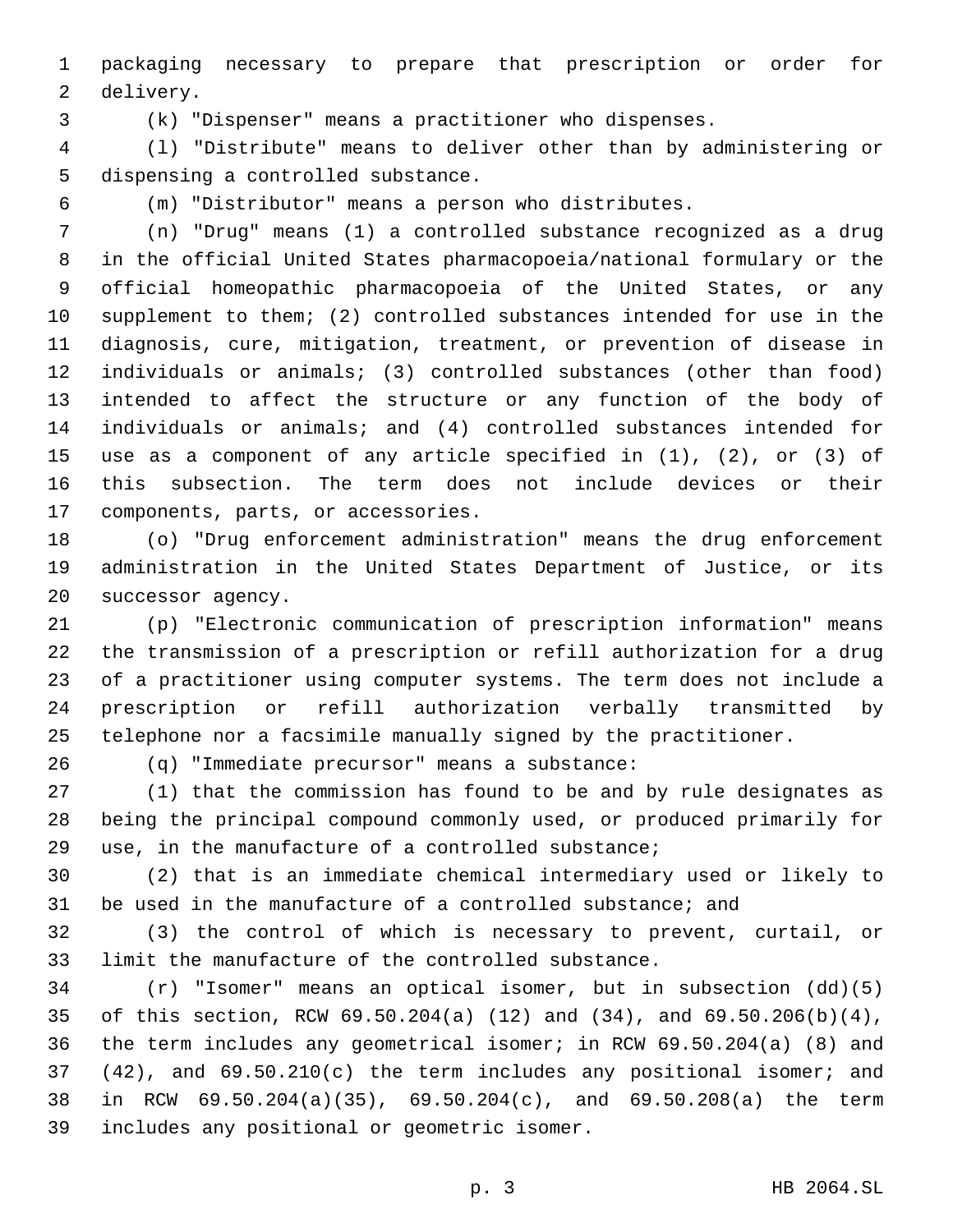(s) "Lot" means a definite quantity of marijuana, marijuana concentrates, useable marijuana, or marijuana-infused product identified by a lot number, every portion or package of which is uniform within recognized tolerances for the factors that appear in 5 the labeling.

 (t) "Lot number" must identify the licensee by business or trade name and Washington state unified business identifier number, and the date of harvest or processing for each lot of marijuana, marijuana concentrates, useable marijuana, or marijuana-infused product.

 (u) "Manufacture" means the production, preparation, propagation, compounding, conversion, or processing of a controlled substance, either directly or indirectly or by extraction from substances of natural origin, or independently by means of chemical synthesis, or by a combination of extraction and chemical synthesis, and includes any packaging or repackaging of the substance or labeling or relabeling of its container. The term does not include the preparation, compounding, packaging, repackaging, labeling, or 18 relabeling of a controlled substance:

 (1) by a practitioner as an incident to the practitioner's administering or dispensing of a controlled substance in the course 21 of the practitioner's professional practice; or

 (2) by a practitioner, or by the practitioner's authorized agent under the practitioner's supervision, for the purpose of, or as an incident to, research, teaching, or chemical analysis and not for 25 sale.

 (v) "Marijuana" or "marihuana" means all parts of the plant *Cannabis*, whether growing or not, with a THC concentration greater than 0.3 percent on a dry weight basis; the seeds thereof; the resin extracted from any part of the plant; and every compound, manufacture, salt, derivative, mixture, or preparation of the plant, 31 its seeds or resin. The term does not include:

32 (1) The mature stalks of the plant, fiber produced from the stalks, oil or cake made from the seeds of the plant, any other compound, manufacture, salt, derivative, mixture, or preparation of the mature stalks (except the resin extracted therefrom), fiber, oil, or cake, or the sterilized seed of the plant which is incapable of germination; or

- 
- (2) Industrial hemp as defined in RCW 15.120.010.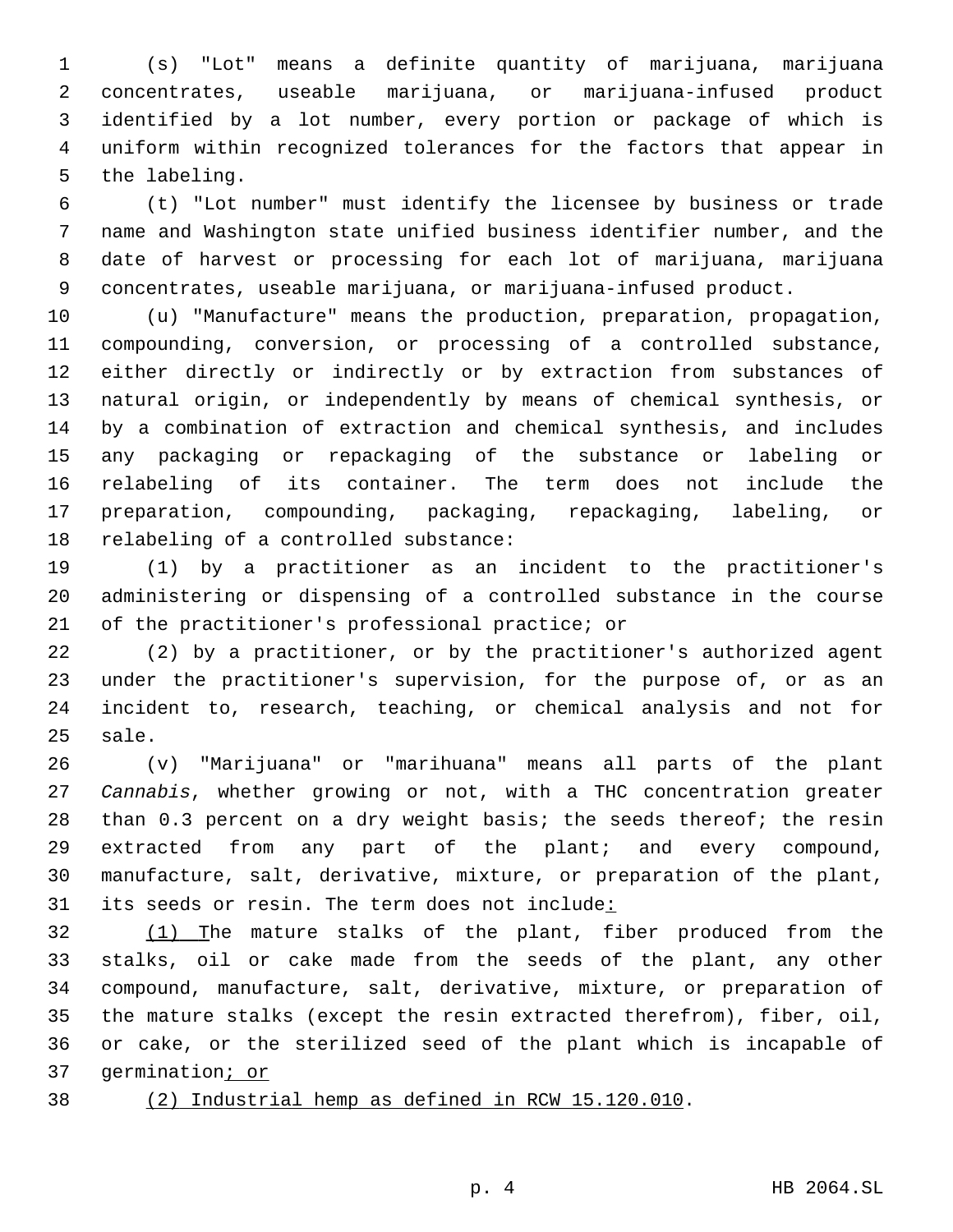(w) "Marijuana concentrates" means products consisting wholly or in part of the resin extracted from any part of the plant *Cannabis* and having a THC concentration greater than ten percent.

 (x) "Marijuana processor" means a person licensed by the state liquor and cannabis board to process marijuana into marijuana concentrates, useable marijuana, and marijuana-infused products, package and label marijuana concentrates, useable marijuana, and marijuana-infused products for sale in retail outlets, and sell marijuana concentrates, useable marijuana, and marijuana-infused 10 products at wholesale to marijuana retailers.

 (y) "Marijuana producer" means a person licensed by the state liquor and cannabis board to produce and sell marijuana at wholesale to marijuana processors and other marijuana producers.

 (z) "Marijuana products" means useable marijuana, marijuana concentrates, and marijuana-infused products as defined in this 16 section.

 (aa) "Marijuana researcher" means a person licensed by the state liquor and cannabis board to produce, process, and possess marijuana for the purposes of conducting research on marijuana and marijuana-20 derived drug products.

 (bb) "Marijuana retailer" means a person licensed by the state liquor and cannabis board to sell marijuana concentrates, useable marijuana, and marijuana-infused products in a retail outlet.

 (cc) "Marijuana-infused products" means products that contain marijuana or marijuana extracts, are intended for human use, are derived from marijuana as defined in subsection (v) of this section, and have a THC concentration no greater than ten percent. The term "marijuana-infused products" does not include either useable 29 marijuana or marijuana concentrates.

 (dd) "Narcotic drug" means any of the following, whether produced directly or indirectly by extraction from substances of vegetable origin, or independently by means of chemical synthesis, or by a 33 combination of extraction and chemical synthesis:

 (1) Opium, opium derivative, and any derivative of opium or opium derivative, including their salts, isomers, and salts of isomers, whenever the existence of the salts, isomers, and salts of isomers is possible within the specific chemical designation. The term does not include the isoquinoline alkaloids of opium.38

 (2) Synthetic opiate and any derivative of synthetic opiate, including their isomers, esters, ethers, salts, and salts of isomers,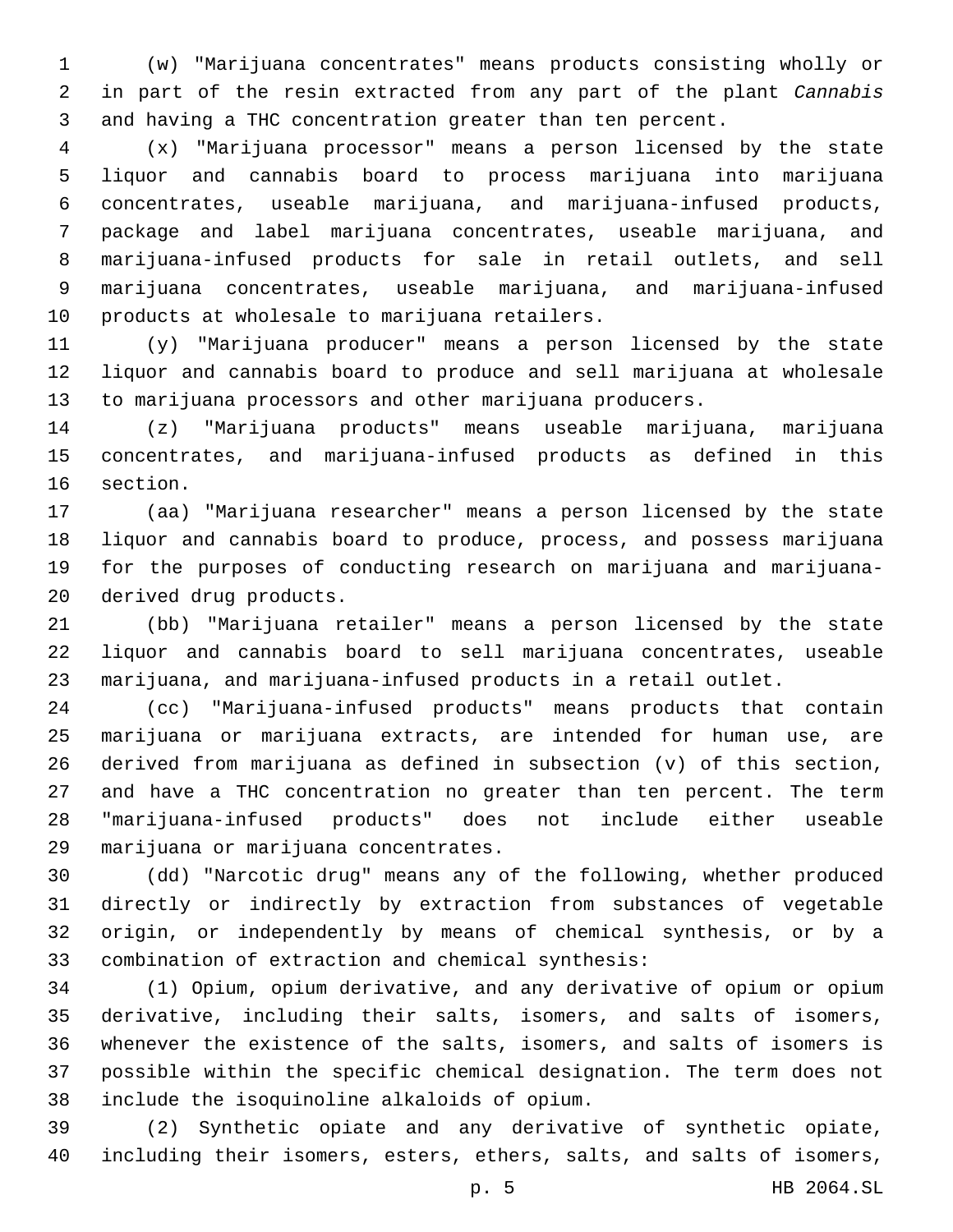esters, and ethers, whenever the existence of the isomers, esters, ethers, and salts is possible within the specific chemical 3 designation.

(3) Poppy straw and concentrate of poppy straw.

 (4) Coca leaves, except coca leaves and extracts of coca leaves from which cocaine, ecgonine, and derivatives or ecgonine or their 7 salts have been removed.

(5) Cocaine, or any salt, isomer, or salt of isomer thereof.

9 (6) Cocaine base.

 (7) Ecgonine, or any derivative, salt, isomer, or salt of isomer 11 thereof.

 (8) Any compound, mixture, or preparation containing any quantity of any substance referred to in subparagraphs (1) through (7).

 (ee) "Opiate" means any substance having an addiction-forming or addiction-sustaining liability similar to morphine or being capable of conversion into a drug having addiction-forming or addiction- sustaining liability. The term includes opium, substances derived from opium (opium derivatives), and synthetic opiates. The term does not include, unless specifically designated as controlled under RCW 69.50.201, the dextrorotatory isomer of 3-methoxy-n-methylmorphinan and its salts (dextromethorphan). The term includes the racemic and levorotatory forms of dextromethorphan.22

 (ff) "Opium poppy" means the plant of the species Papaver 24 somniferum L., except its seeds.

 (gg) "Person" means individual, corporation, business trust, estate, trust, partnership, association, joint venture, government, governmental subdivision or agency, or any other legal or commercial 28 entity.

(hh) "Plant" has the meaning provided in RCW 69.51A.010.

 (ii) "Poppy straw" means all parts, except the seeds, of the 31 opium poppy, after mowing.

32 (jj) "Practitioner" means:

 (1) A physician under chapter 18.71 RCW; a physician assistant under chapter 18.71A RCW; an osteopathic physician and surgeon under chapter 18.57 RCW; an osteopathic physician assistant under chapter 18.57A RCW who is licensed under RCW 18.57A.020 subject to any limitations in RCW 18.57A.040; an optometrist licensed under chapter 18.53 RCW who is certified by the optometry board under RCW 18.53.010 subject to any limitations in RCW 18.53.010; a dentist under chapter 18.32 RCW; a podiatric physician and surgeon under chapter 18.22 RCW;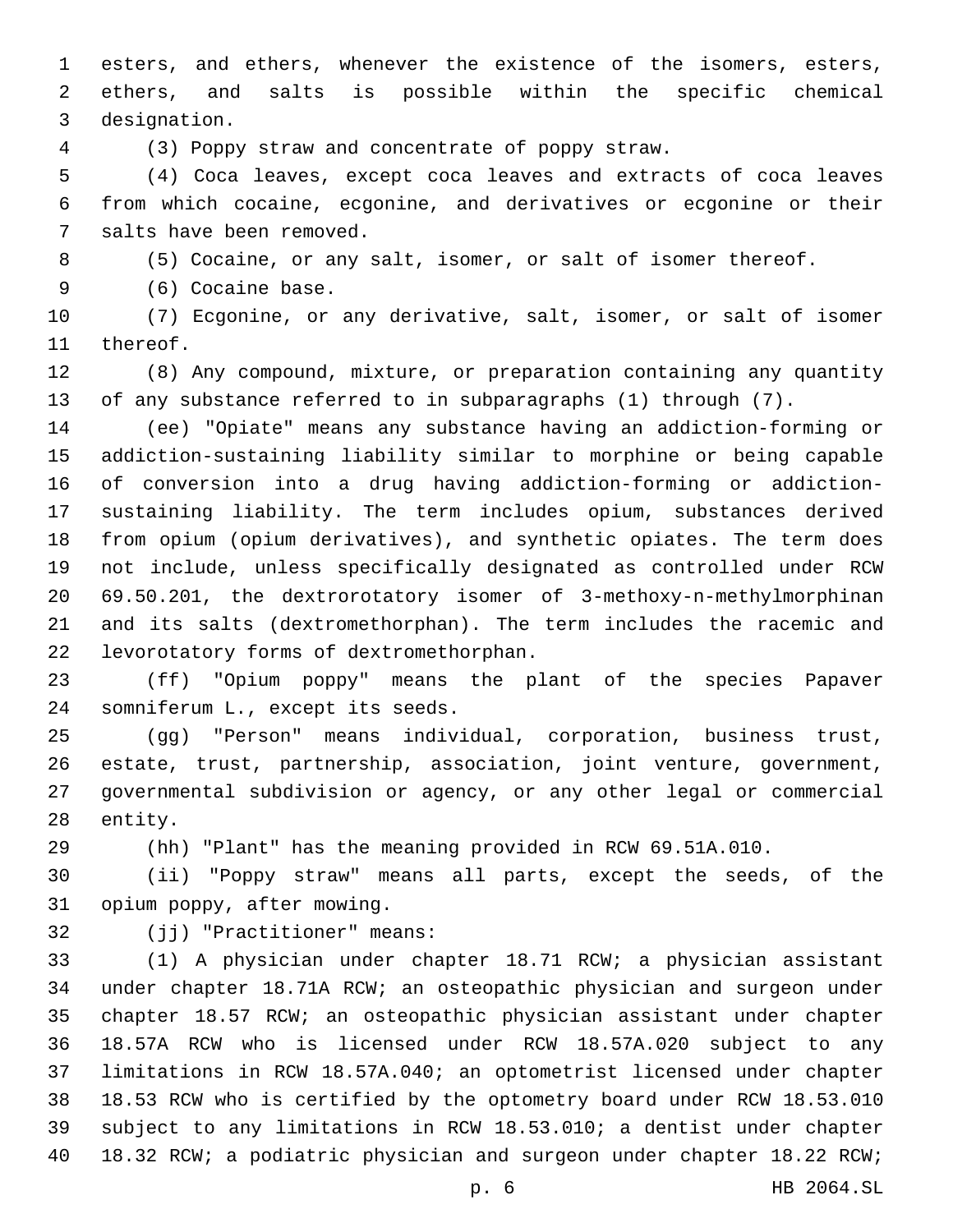a veterinarian under chapter 18.92 RCW; a registered nurse, advanced registered nurse practitioner, or licensed practical nurse under chapter 18.79 RCW; a naturopathic physician under chapter 18.36A RCW who is licensed under RCW 18.36A.030 subject to any limitations in RCW 18.36A.040; a pharmacist under chapter 18.64 RCW or a scientific investigator under this chapter, licensed, registered or otherwise permitted insofar as is consistent with those licensing laws to distribute, dispense, conduct research with respect to or administer a controlled substance in the course of their professional practice 10 or research in this state.

 (2) A pharmacy, hospital or other institution licensed, registered, or otherwise permitted to distribute, dispense, conduct research with respect to or to administer a controlled substance in the course of professional practice or research in this state.

 (3) A physician licensed to practice medicine and surgery, a physician licensed to practice osteopathic medicine and surgery, a dentist licensed to practice dentistry, a podiatric physician and surgeon licensed to practice podiatric medicine and surgery, a licensed physician assistant or a licensed osteopathic physician assistant specifically approved to prescribe controlled substances by his or her state's medical quality assurance commission or equivalent and his or her supervising physician, an advanced registered nurse practitioner licensed to prescribe controlled substances, or a veterinarian licensed to practice veterinary medicine in any state of 25 the United States.

 (kk) "Prescription" means an order for controlled substances issued by a practitioner duly authorized by law or rule in the state of Washington to prescribe controlled substances within the scope of his or her professional practice for a legitimate medical purpose.

 (ll) "Production" includes the manufacturing, planting, cultivating, growing, or harvesting of a controlled substance.

 (mm) "Qualifying patient" has the meaning provided in RCW 69.51A.010.33

 (nn) "Recognition card" has the meaning provided in RCW 69.51A.010.35

 (oo) "Retail outlet" means a location licensed by the state liquor and cannabis board for the retail sale of marijuana concentrates, useable marijuana, and marijuana-infused products.

 (pp) "Secretary" means the secretary of health or the secretary's 40 designee.